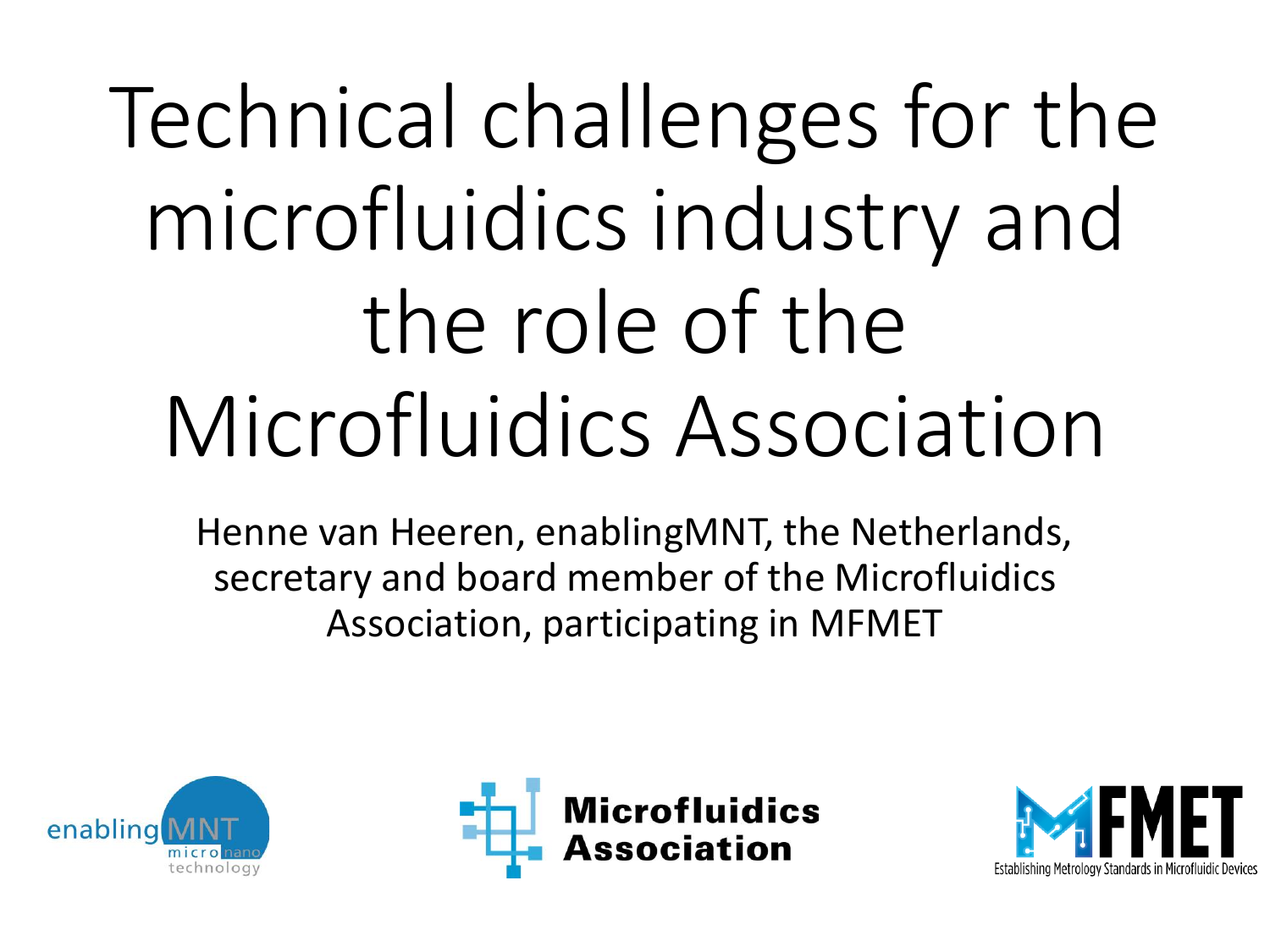





- Microfluidics is driven by the diversity of the medical diagnostic market.
- On top of that we have many other applications in research, industry, farming etc.
- The main technologies originates from universities and are as diverse as its applications.
- As a consequence:
	- It is difficult to combine components from different suppliers.
	- We lack generic test tools and protocols to guarantee quality.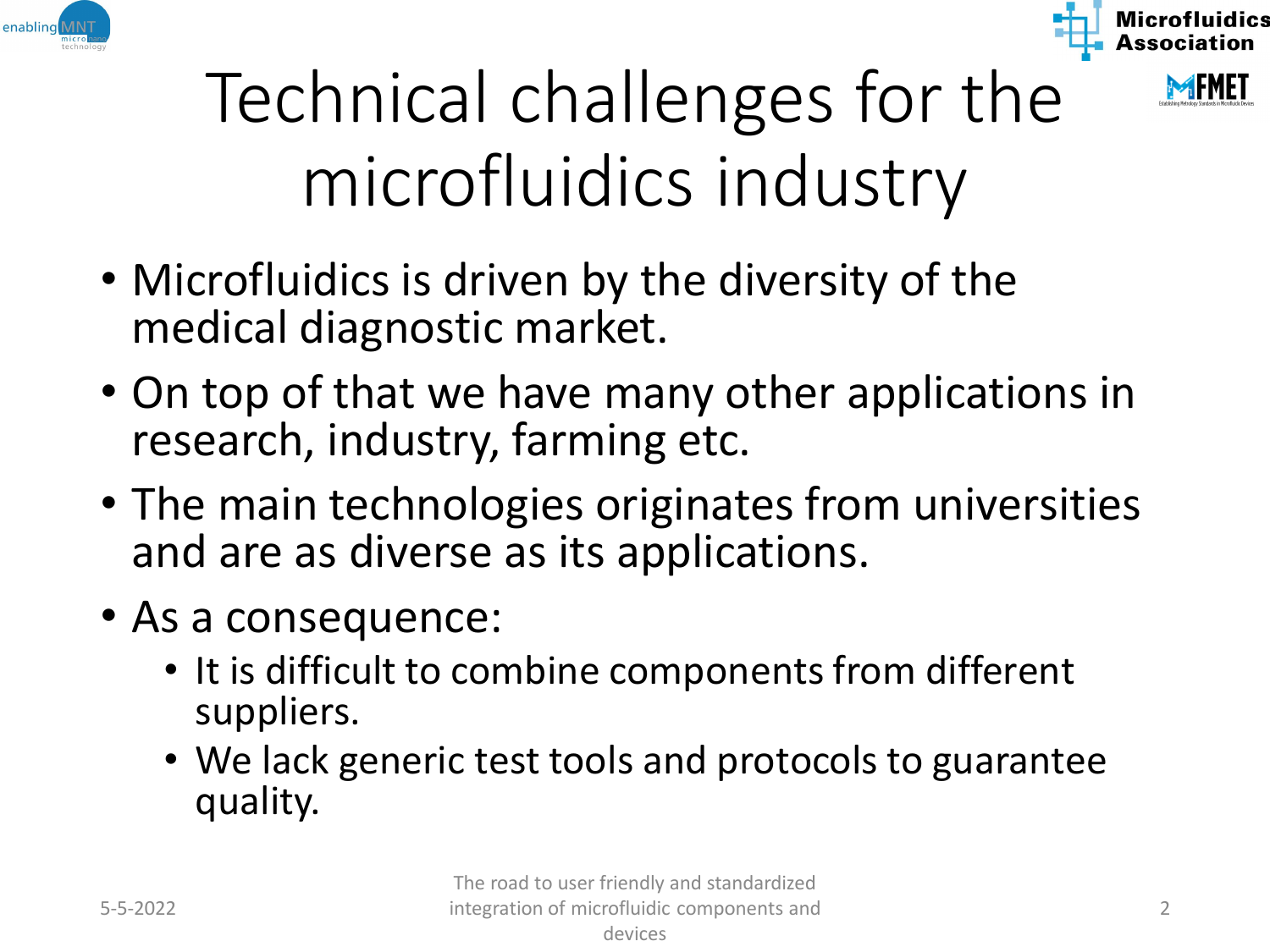# Indicative overview connectors Microfluidics

enabling

|                                | <b>Chips</b>            |         | <b>Pumps</b>          |             |          |                  | <b>Other</b> |                  |                  |                                  | <b>Comments</b>                 |
|--------------------------------|-------------------------|---------|-----------------------|-------------|----------|------------------|--------------|------------------|------------------|----------------------------------|---------------------------------|
|                                | <b>glass</b>            | polymer | regulated<br>Pressure | Peristaltic | Membrane | Syringe          | Flow sensor  | Other sensors    | Valves           | Cell cultures /<br>Organ on chip |                                 |
| Hose                           |                         | (X)     |                       |             | X        |                  |              |                  | X                | X                                |                                 |
| (mini)Luer                     |                         | $\sf X$ | $\boldsymbol{X}$      |             |          | X                |              | $\boldsymbol{X}$ |                  | $\boldsymbol{X}$                 | <b>Mostly Luer</b>              |
| glued                          | (X)                     |         |                       |             |          |                  |              |                  |                  |                                  |                                 |
| 1/4-28 etc.                    |                         |         | $\sf X$               |             |          | $\boldsymbol{X}$ | $\mathsf{X}$ | $\boldsymbol{X}$ | $\boldsymbol{X}$ | $\sf X$                          | <b>Mostly 1/4-28</b>            |
| clamped                        | $\sf X$                 |         |                       |             |          |                  |              |                  |                  |                                  |                                 |
| Manifold or<br>docking station | $\overline{\mathsf{X}}$ |         |                       |             |          |                  |              |                  | $\boldsymbol{X}$ | (X)                              |                                 |
| Other                          |                         |         | (X)                   |             |          | (X)              |              |                  |                  |                                  | company unique, push<br>in etc. |
| <b>None</b>                    |                         |         |                       | $\sf X$     |          |                  |              |                  |                  | $\sf X$                          |                                 |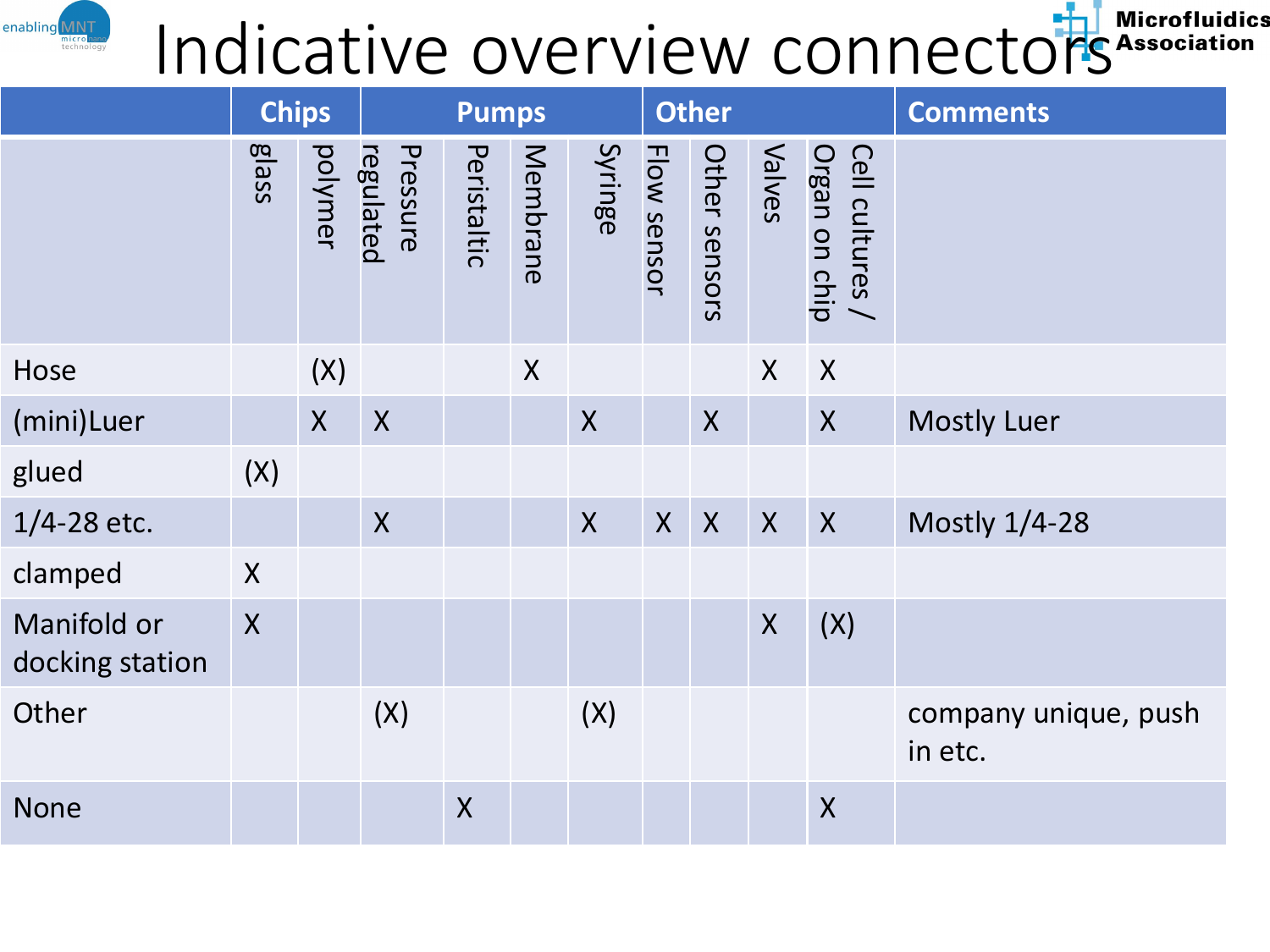



## To wards plug and play

- Make it easier for customers selecting microfluidic flow control components and devices, install them and use them: democratisation of microfluidics or microfluidics 4.0: Components and devices are divided in well described classes.
- Within these classes components and devices operate seamlessness with each other, can be integrated by non experts: plug and play.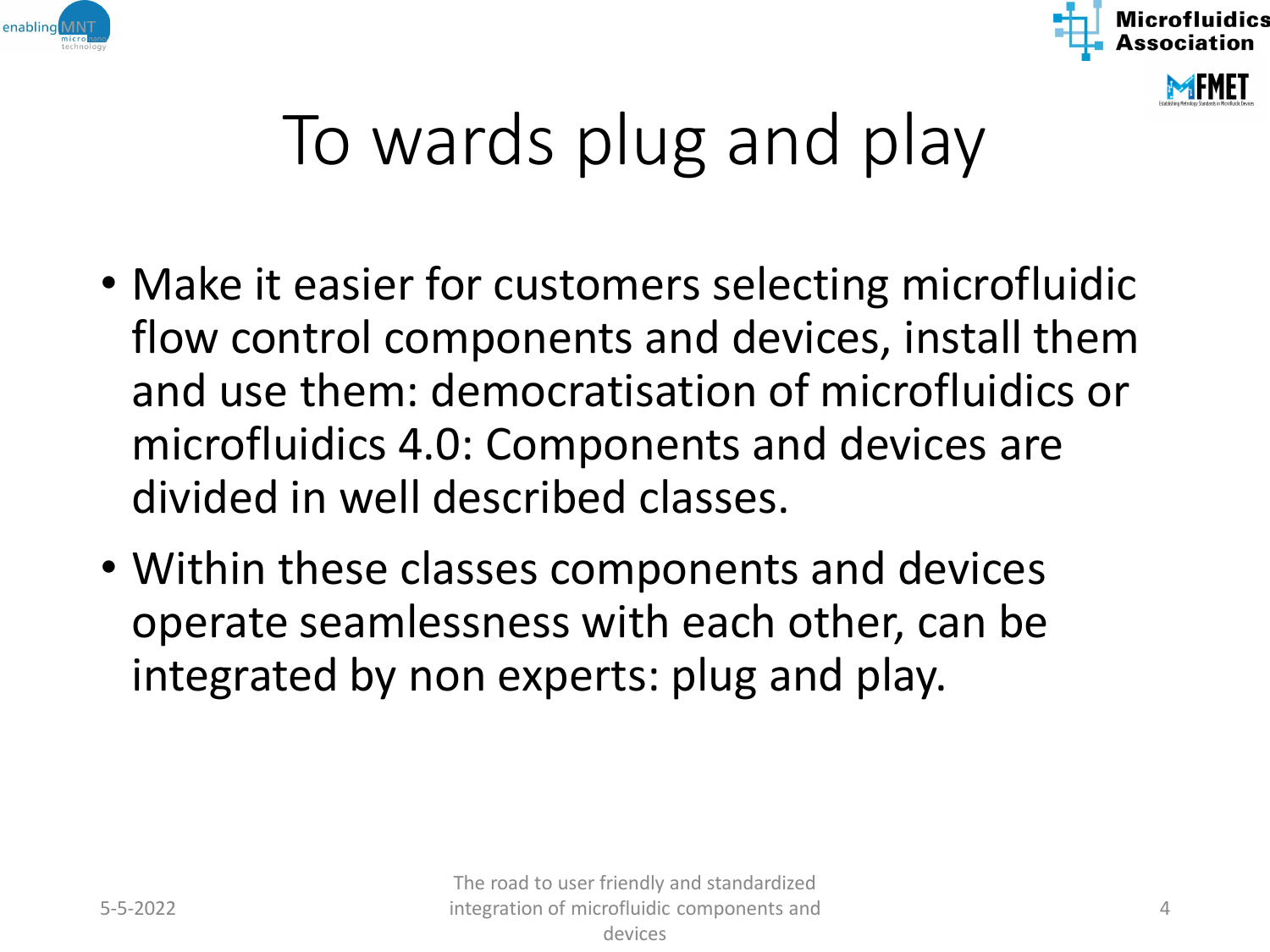



#### Operational classes

- What are the key performance parameters that define microfluidic classes?
- Based on these parameters, what are the three most popular classes?
- Does everyone agrees with this?
- What are the requirements for connectors that could be used in these classes?
- Are there connectors that meet these requirements?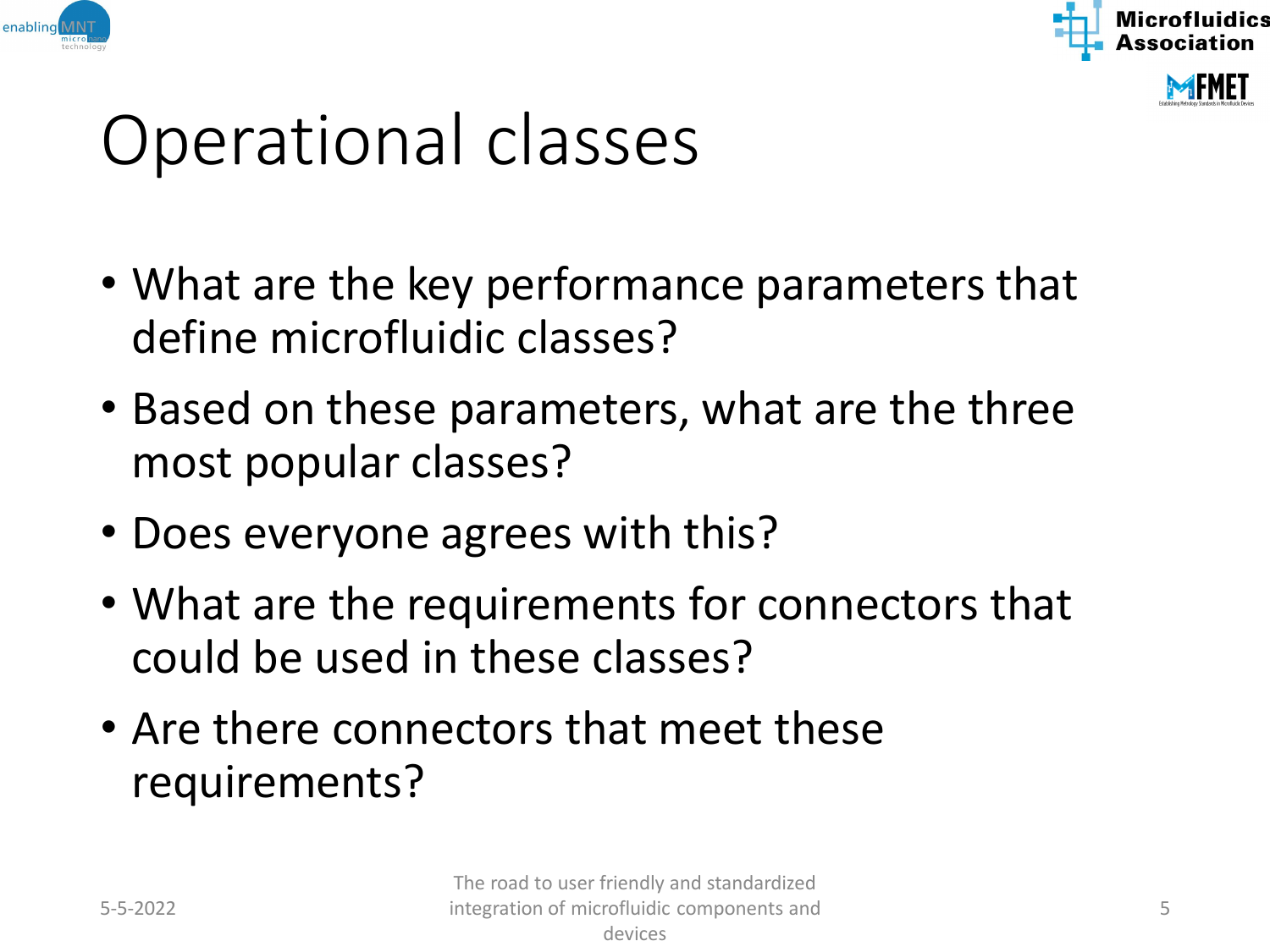

Users  $[%]$ 



#### Survey result (1)



**Maximum pressure [kPa]**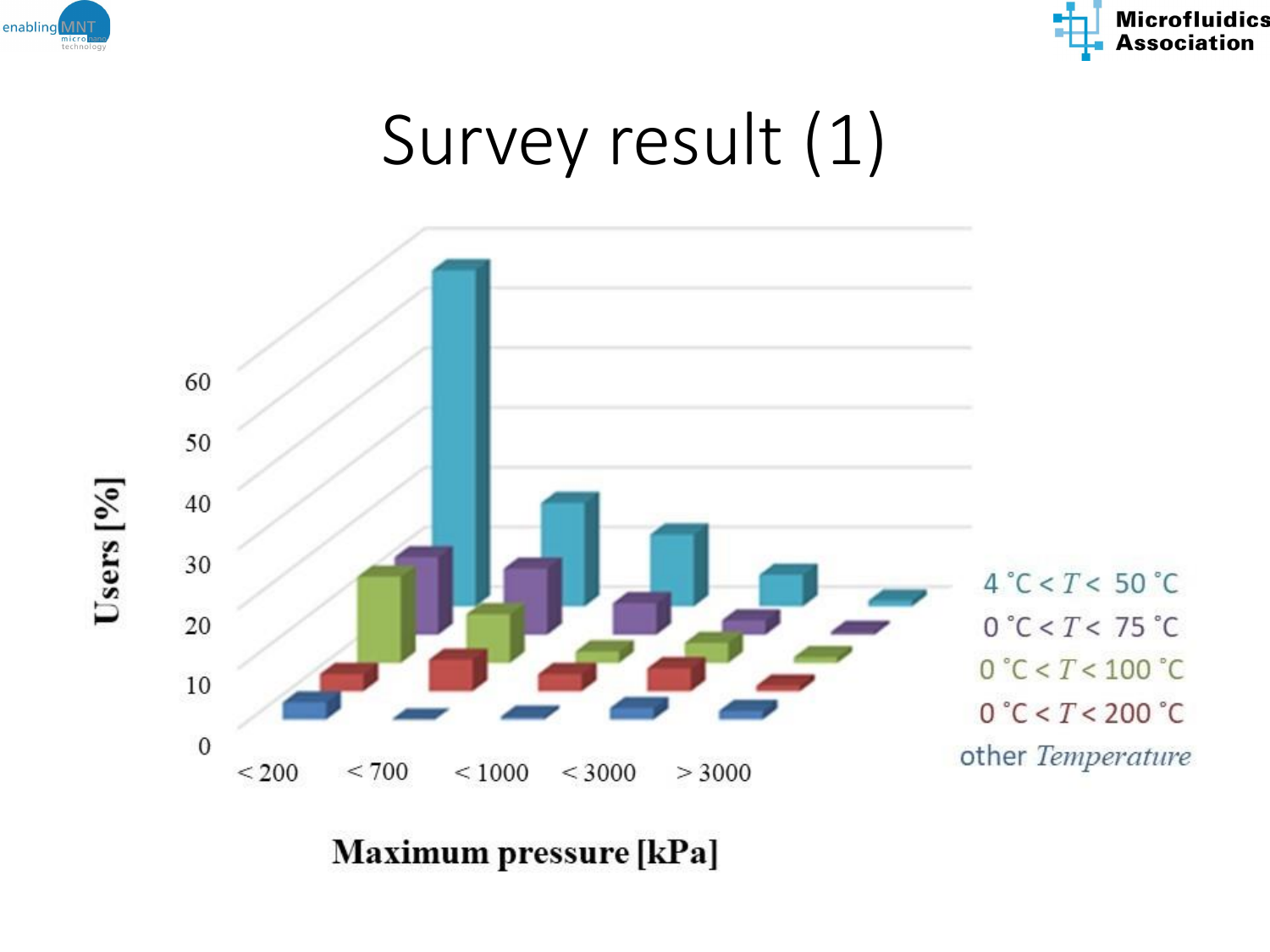



#### Classes based on pressure and temperature

| <b>Class</b>             | Maximum pressure<br>[KPa] | <b>Maximum</b><br>temperature [°C] | <b>Minimum</b><br>temperature [°C] |
|--------------------------|---------------------------|------------------------------------|------------------------------------|
| <b>Capillary devices</b> |                           | 50                                 | $\overline{4}$                     |
| PT 200/50                | 200                       | 50                                 | $\overline{4}$                     |
| PT 200/75                | 200                       | 75                                 | $\overline{4}$                     |
| PT 200/100               | 200                       | 100                                | $\overline{4}$                     |
| PT 700/50                | 700                       | 50                                 | $\overline{4}$                     |
| PT 700/100               | 700                       | 100                                | $\overline{4}$                     |
| PT 3000/50               | 3000                      | 50                                 | $\overline{4}$                     |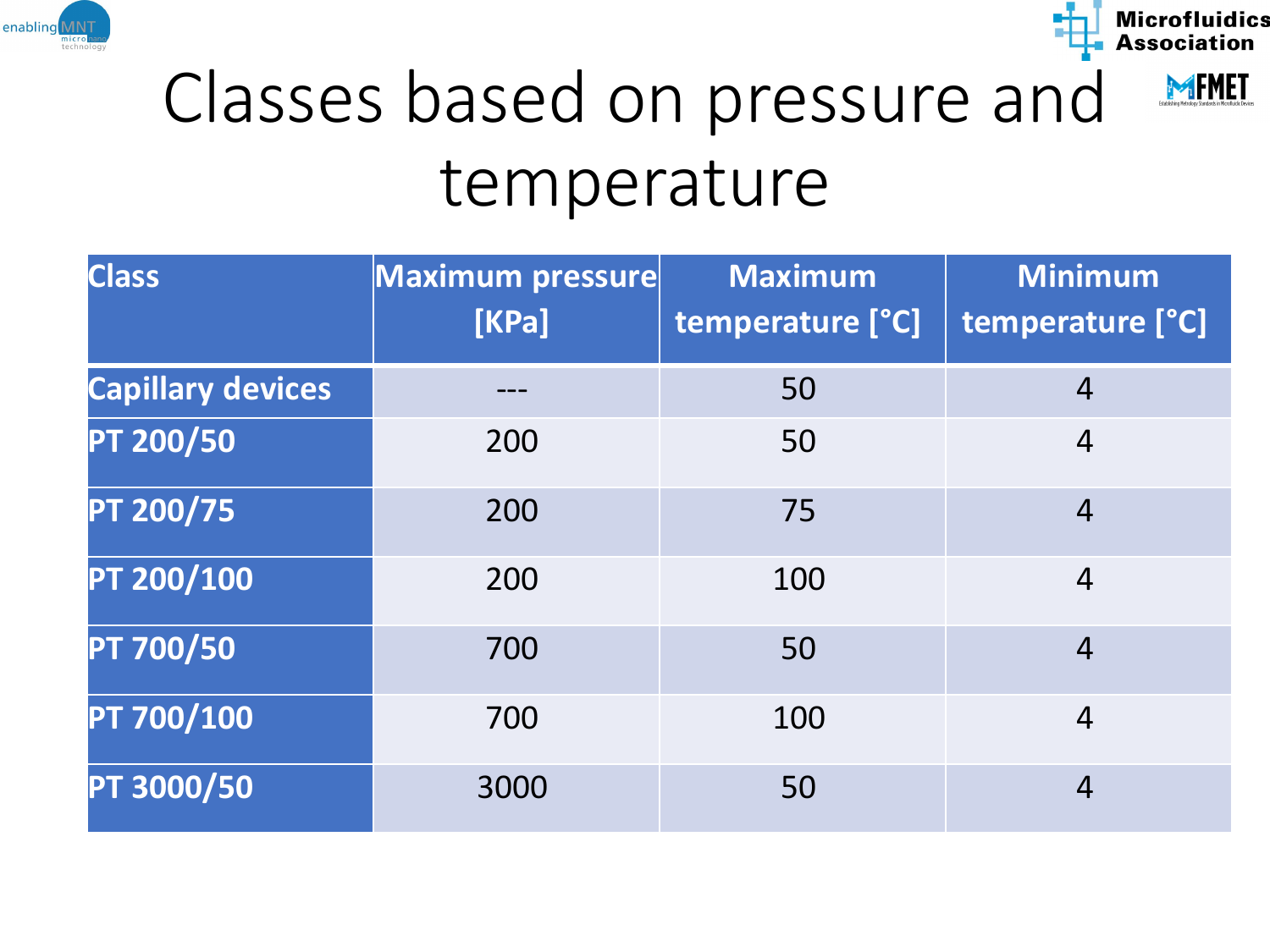



#### Survey result (2)



**Flow rate**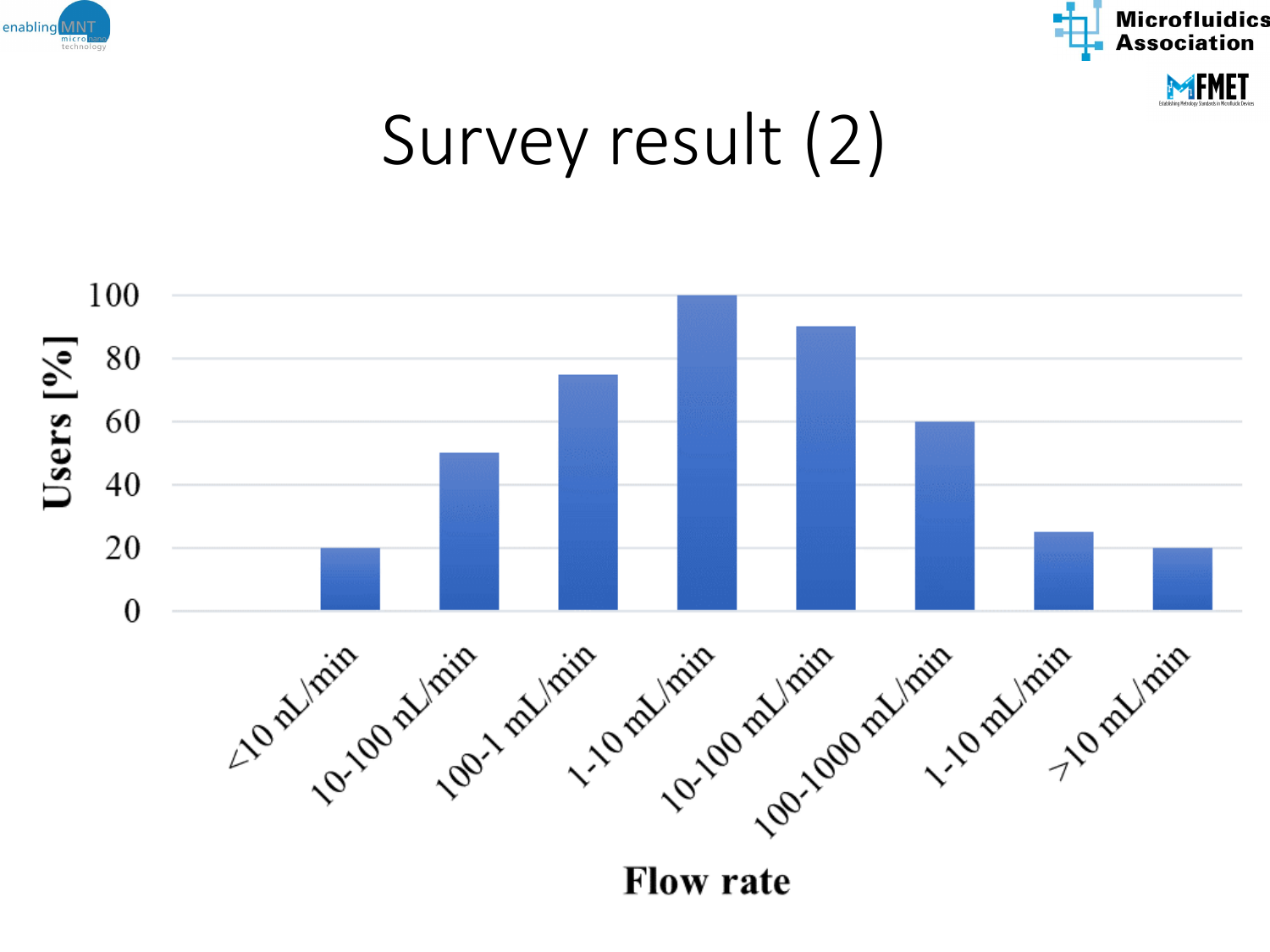





- ❑ Low flow rate: up to 1 µl/min -> calibration by optical methods preferably, or low-flow volumetric methods in general. National metrology standards (best calibration uncertainty) would be around 1% in general (1 nl/min and higher).
- ❑ Middle flow rate: 1µl/min to 100µl/min (hot spot) -> calibration by gravimetric or volumetric methods, national metrology standards (best calibration uncertainty) would be around 0.5% in general.
- ❑ High flow rate: 100µl/min to 10ml/min -> calibration by gravimetric methods, national metrology standards (best calibration uncertainty) would be around 0.1% in general.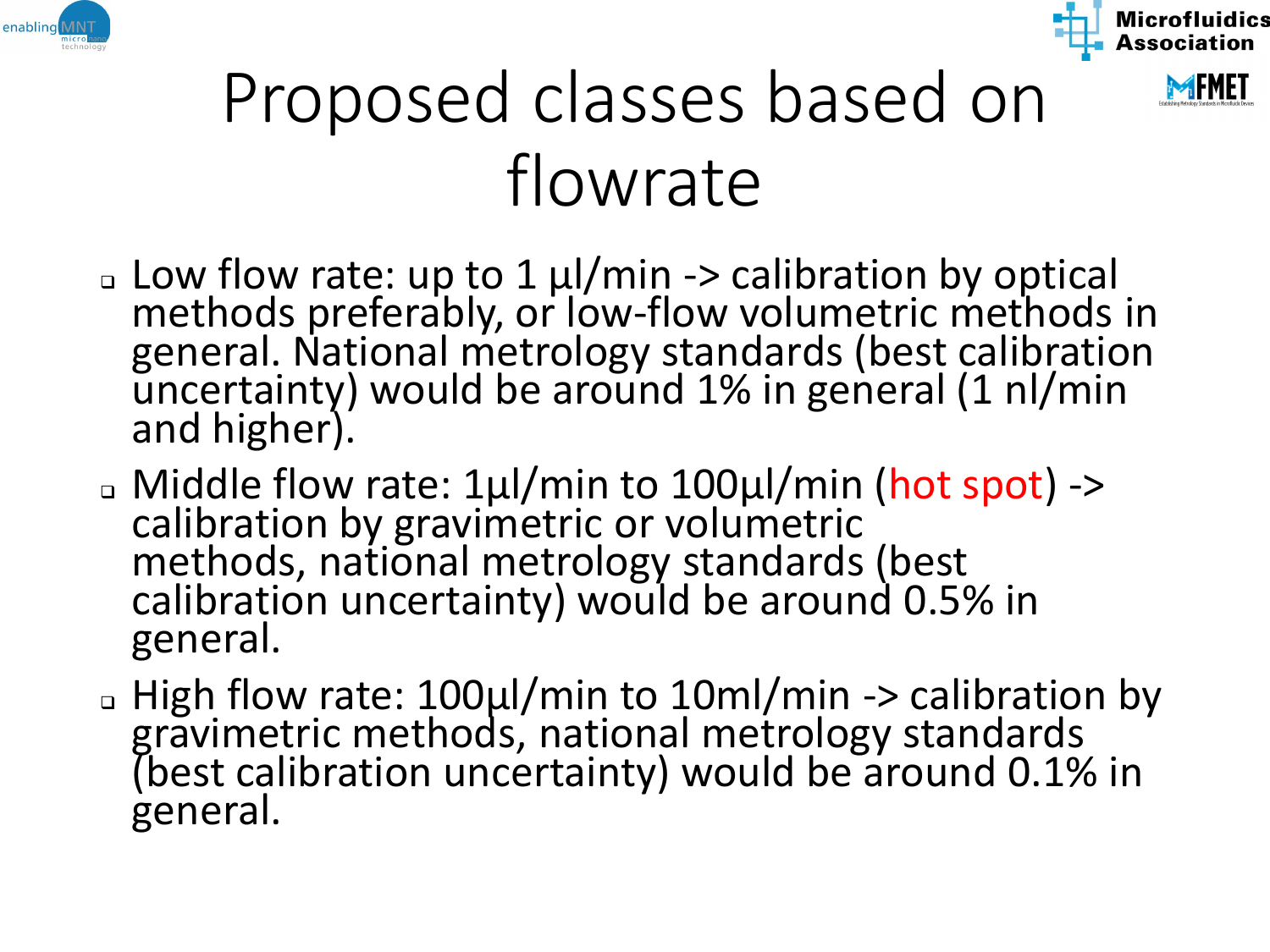



#### Measurement priorities during fabrication.

(based on interviewing industry experts)

- 1. Anything that affects pressure decay and flow resistivity in the device (wettability, deviation from the ideal dimensions etc.).
- 2. Anything that affects bonding quality of polymer devices (glass transition temperature, melting temperature, molecular weight number and distribution, ….)
- 3. Leakage test / burst pressure test / maximum operational pressure test.
- 4. Agreement about quality information of incoming materials like: optical transmission / auto fluorescence of polymer materials, thickness of glass substrates etc.
- 5. Measurement of fast changing flowrates.
- 6. Bio viability check after deposition of biomaterial on the chip / in the device.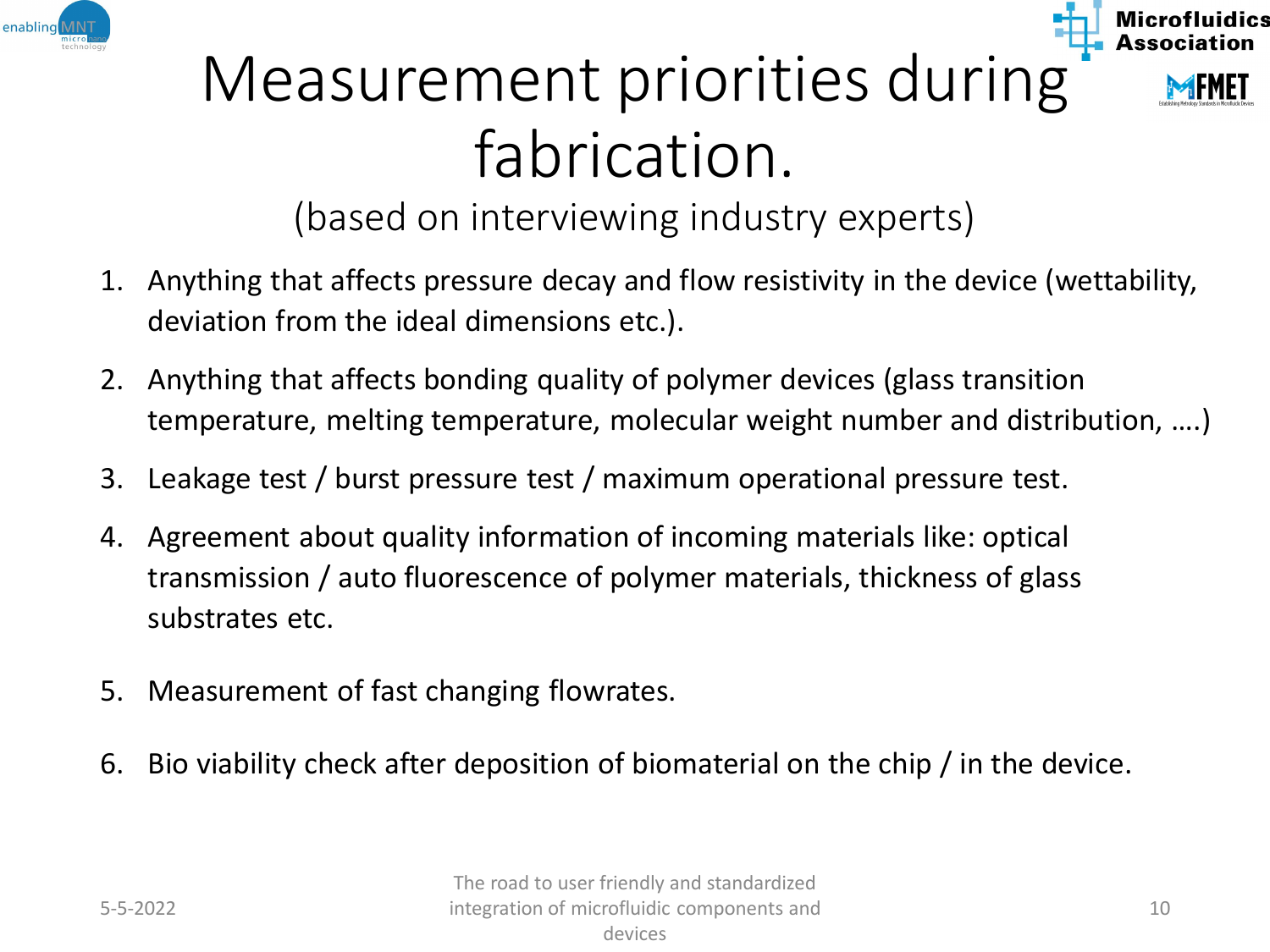